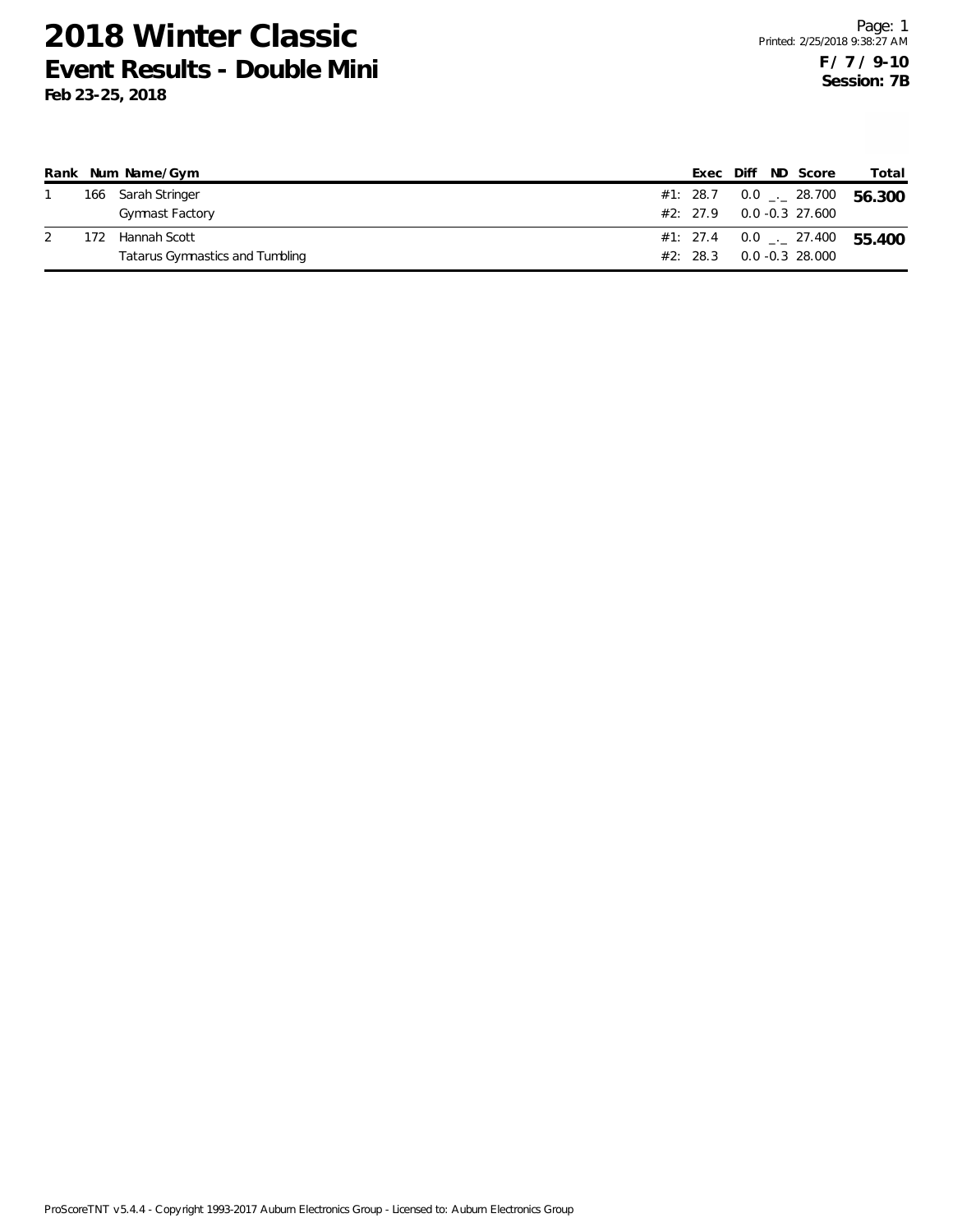|   |     | Rank Num Name/Gym                                       |     | Exec                 | ND Score<br>Diff                     | Total  |
|---|-----|---------------------------------------------------------|-----|----------------------|--------------------------------------|--------|
|   | 282 | Conner Langsford<br>DeVeau's School of Gymnastics       |     | #1: 28.5<br>#2: 28.7 | $0.0$ . 28.500<br>$0.0$ . 28.700     | 57.200 |
| 2 | 299 | Ryan Sarti<br>Elite Sports Complex Inc.                 |     | #1: 28.2<br>#2: 28.5 | $0.0$ _._ 28.200<br>$0.0$ . 28.500   | 56.700 |
| 3 | 287 | <b>Timothy Castle</b><br>Seattle Gymnastics-Ballard     |     | #1: 28.1<br>#2: 27.8 | $0.0$ _._ 28.100<br>$0.0$ . 27.800   | 55.900 |
| 4 | 244 | <b>Brooks Barber</b><br>Tatarus Gymnastics and Tumbling |     | #1: 27.2<br>#2: 28.4 | $0.0$ _._ 27.200<br>$0.0$ . 28.400   | 55.600 |
| 5 | 248 | Patrick Kase<br>Gleasons Gymnastics School              |     | #1: 27.3<br>#2: 19.6 | $0.0$ _._ 27.300<br>$0.0$ _._ 19.600 | 46.900 |
| 6 | 292 | Cristian Moore<br>Unique Sports Academy                 | #1: | 0.0<br>#2: 20.2      | $0.0$ _._ 0.000<br>$0.0$ __ 20.200   | 20.200 |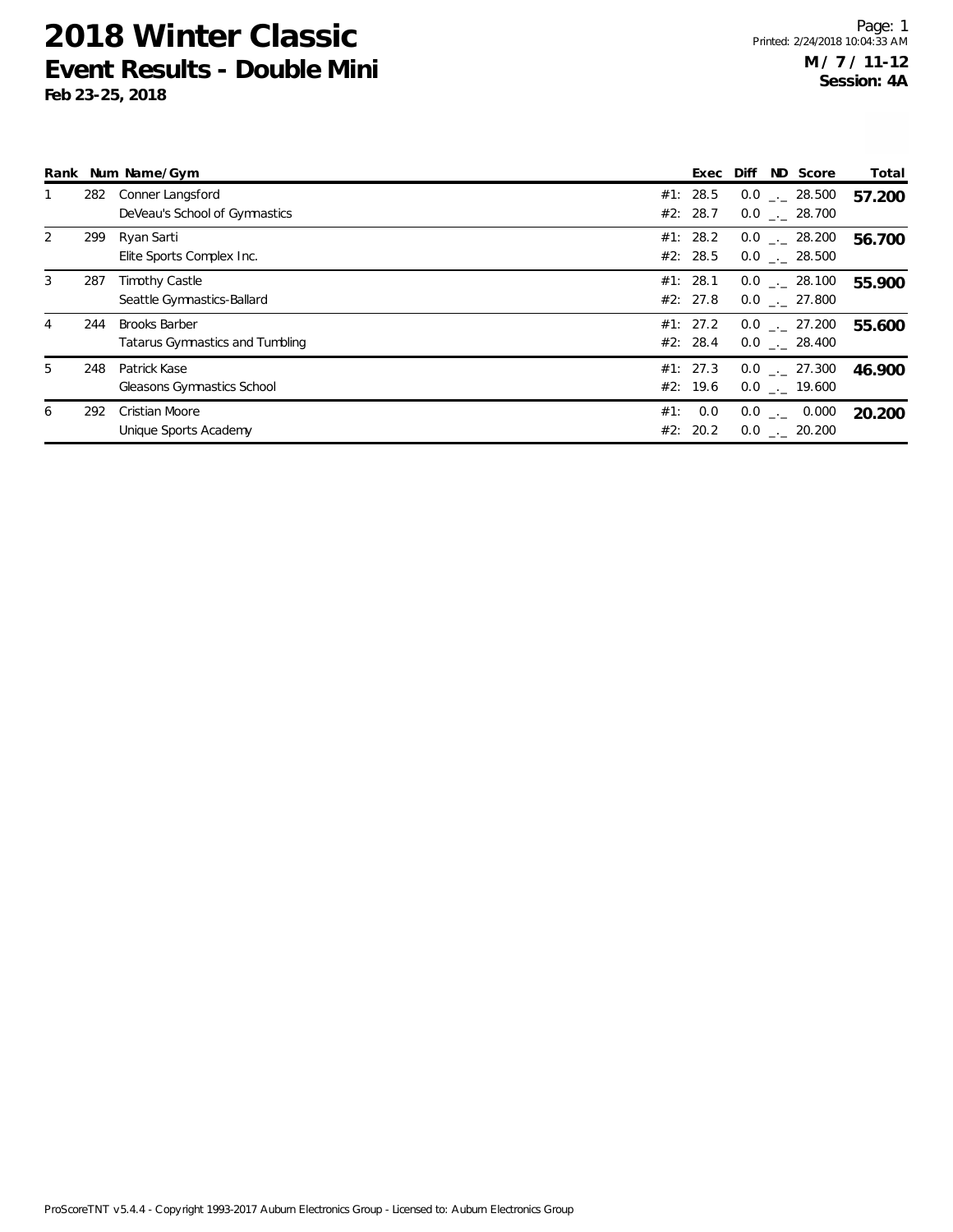|   |     | Rank Num Name/Gym                             | Exec Diff            |  | ND Score                               | Total  |
|---|-----|-----------------------------------------------|----------------------|--|----------------------------------------|--------|
|   | 274 | Brielle Epstein<br>Indigo Gymnastics Center   | #1: 28.3<br>#2: 28.0 |  | $0.0$ _._ 28.300<br>$0.0 - 0.3$ 27.700 | 56.000 |
| 2 | 256 | Ella Huffman<br>Tennessee Elite Gymnastics    | #1: 27.3<br>#2: 27.7 |  | $0.0$ _._ 27.300<br>$0.0$ _. 27.700    | 55.000 |
| 3 | 197 | Makenna Woods<br>Top Star Training Center     | #1: 27.6<br>#2: 27.4 |  | $0.0 - 0.9 26.700$<br>$0.0$ . 27.400   | 54.100 |
| 4 | 321 | Arianna Goelzer<br>Gleasons Gymnastics School | #1: 26.8<br>#2: 27.7 |  | $0.0 - 1.2$ 25.600<br>$0.0$ . 27.700   | 53.300 |
| 5 | 314 | Olivia Gabay<br><b>Integrity Athletics</b>    | #1: 27.6<br>#2: 20.1 |  | $0.0 - 0.9 26.700$<br>$0.0$ . 20.100   | 46.800 |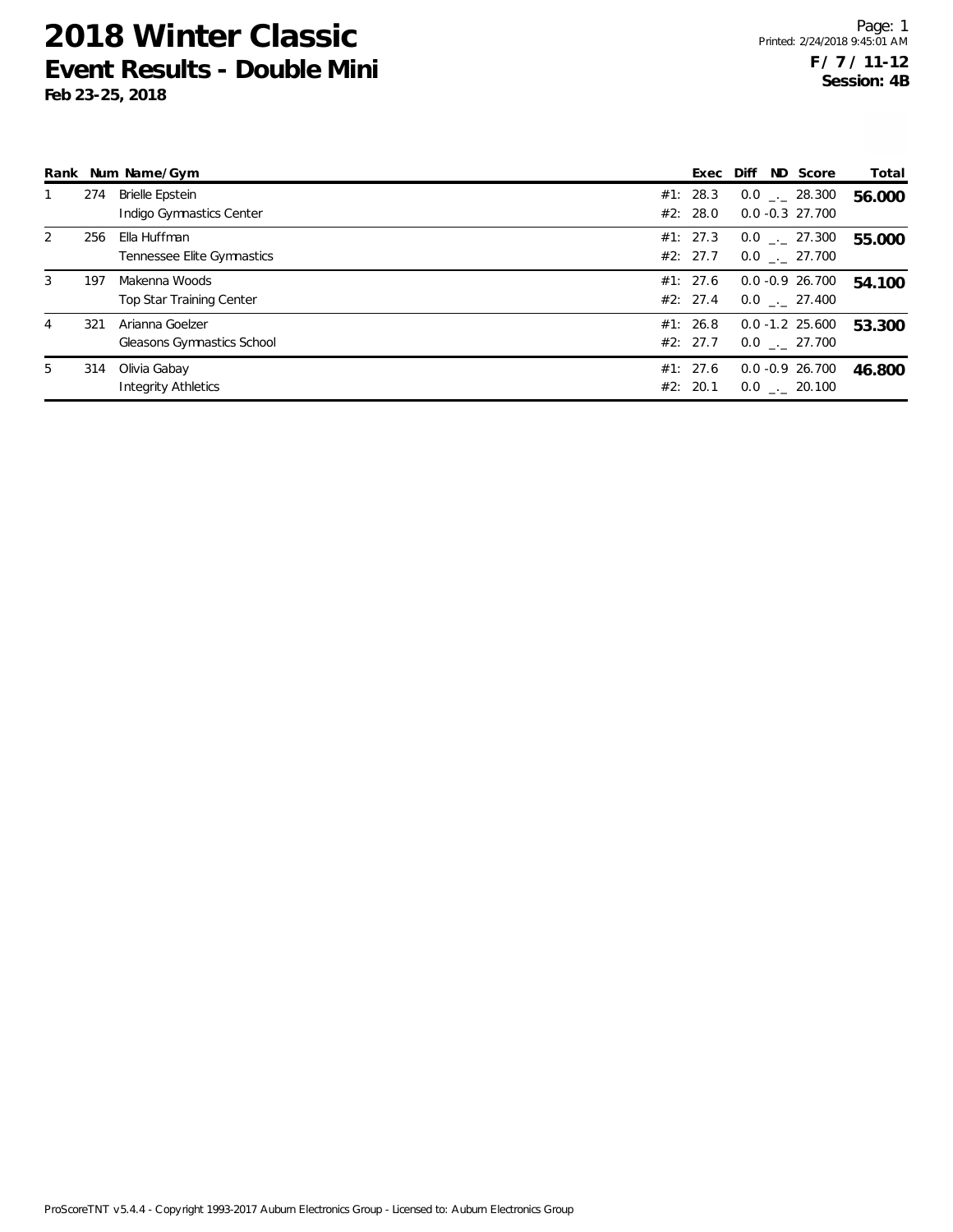|   |     | Rank Num Name/Gym               | Exec Diff |  | ND Score           | Total  |
|---|-----|---------------------------------|-----------|--|--------------------|--------|
|   | 420 | Abigail Garcia                  | #1: 26.7  |  | $0.0$ _._ 26.700   | 54.900 |
|   |     | Skywalkers                      | #2: 28.2  |  | $0.0$ _. 28.200    |        |
| 2 | 449 | Anna Stroop                     | #1: 28.2  |  | $0.0$ _._ 28.200   | 54.400 |
|   |     | <b>Integrity Athletics</b>      | #2: 27.1  |  | $0.0 - 0.9$ 26.200 |        |
| 3 | 426 | Piper Lee                       | #1: 26.5  |  | $0.0$ _._ 26.500   | 53.800 |
|   |     | Gleasons Gymnastics School      | #2: 27.3  |  | $0.0$ . 27.300     |        |
| 4 | 444 | Amzie Beeler                    | #1: 27.0  |  | $0.0 - 0.3$ 26.700 | 46.200 |
|   |     | Tatarus Gymnastics and Tumbling | #2: 19.5  |  | $0.0$ _._ 19.500   |        |
| 5 | 368 | Gracie McMahan                  | #1: 0.0   |  | $0.0$ _._ 0.000    | 28.400 |
|   |     | The Flip Shop                   | #2: 28.4  |  | $0.0$ . 28.400     |        |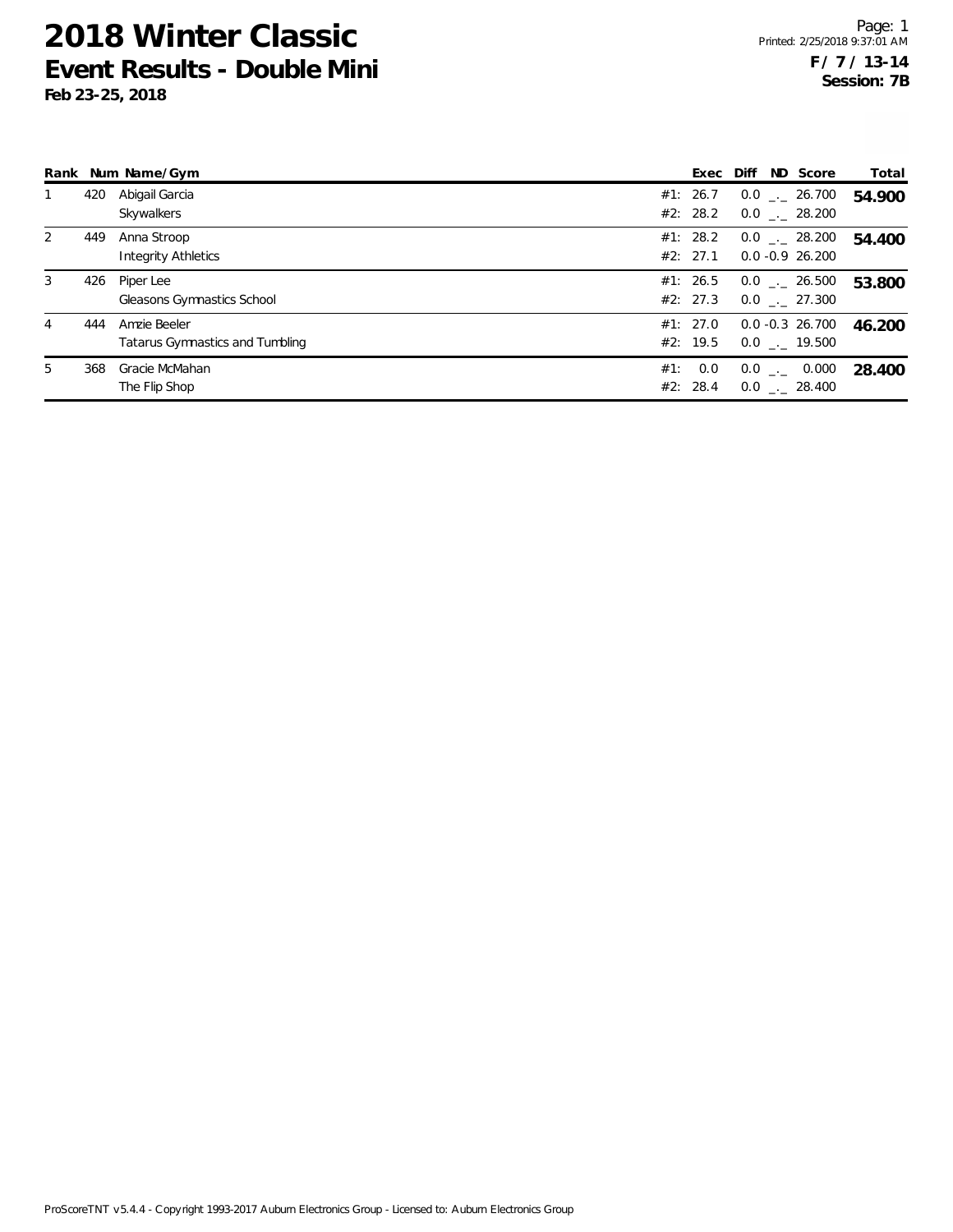|  | Rank Num Name/Gym          |  |  | Exec Diff ND Score        | Total                            |
|--|----------------------------|--|--|---------------------------|----------------------------------|
|  | 544 Peter Kearney          |  |  |                           | #1: 0.0 0.0 $_{--}$ 0.000 27.700 |
|  | Seattle Gymnastics-Ballard |  |  | #2: 27.7  0.0  _._ 27.700 |                                  |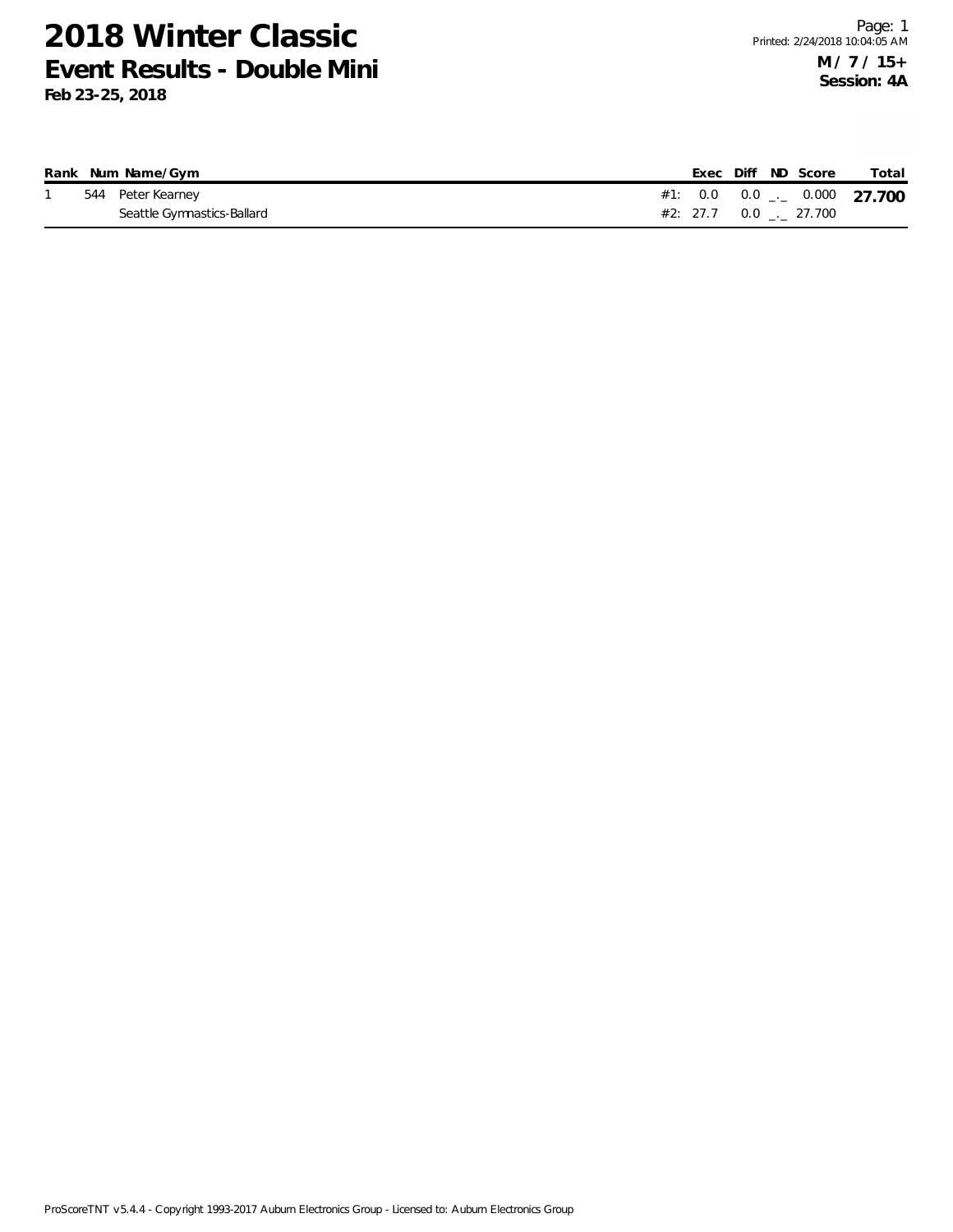|  | Rank Num Name/Gym   | Exec Diff ND Score                 | Total |
|--|---------------------|------------------------------------|-------|
|  | 615 Senna Harrison  | #1: 27.4  0.0 -1.2  26.200  54.700 |       |
|  | Integrity Athletics |                                    |       |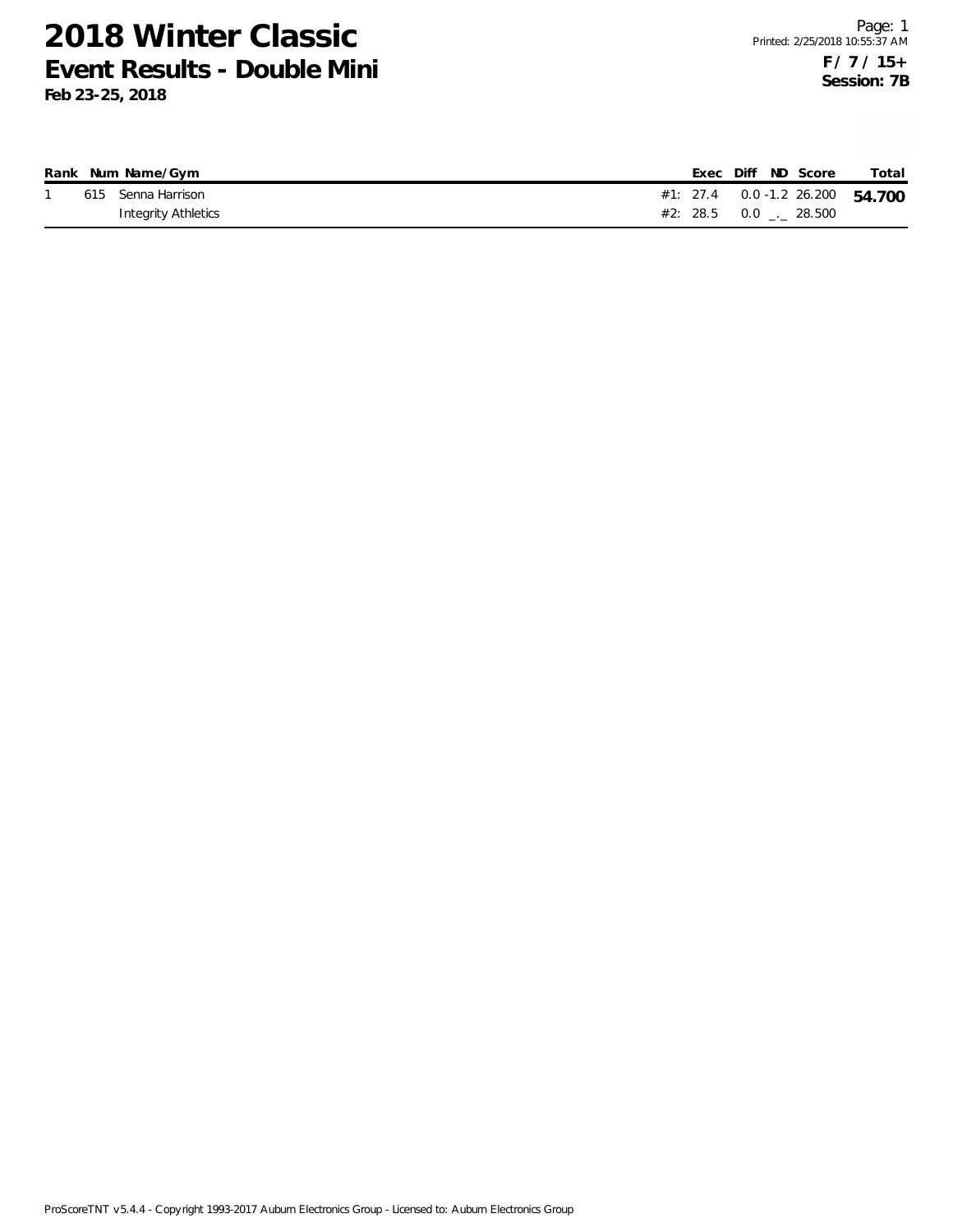|   |     | Rank Num Name/Gym                                | Exec                 | Diff | ND Score                                                     | Total  |
|---|-----|--------------------------------------------------|----------------------|------|--------------------------------------------------------------|--------|
|   | 164 | Madelyn Epstein<br>Indigo Gymnastics Center      | #1: 28.5<br>#2: 29.1 |      | $1.7$ $_{\sim}$ 30.200<br>$1.6$ $_{\sim}$ 30.700             | 60.900 |
| 2 | 179 | Jenny Girbert<br>Tatarus Gymnastics and Tumbling | #1: 28.6<br>#2: 28.9 |      | $1.6$ $_{\sim}$ 30.200<br>1.7 . 30.600                       | 60.800 |
| 3 | 187 | Ava Huffman<br>Tennessee Elite Gymnastics        | #1: 28.8<br>#2: 28.6 |      | $1.8 - 0.2$ 30.400<br>$1.6$ $_{-}$ 30.200                    | 60.600 |
| 4 | 181 | Allisyn Weiss<br>Skywalkers                      | #1: 28.9<br>#2: 28.4 |      | $1.6$ $_{-}$ 30.500<br>$1.7 - 0.3$ 29.800                    | 60.300 |
| 5 | 162 | Mia Manfre<br>Garden State Trampoline Academy    | #1: 27.6<br>#2: 28.6 |      | $1.7$ $_{\sim}$ 29.300<br>$1.3$ $_{-1}$ 29.900               | 59.200 |
| 6 | 158 | Grace Danley<br>Garden State Trampoline Academy  | #1: 27.3<br>#2: 27.8 |      | $1.8$ $_{--}$ 29.100<br>$1.6$ $_{-}$ 29.400                  | 58.500 |
|   | 157 | Maggie Danley<br>Garden State Trampoline Academy | #1: 27.8<br>#2: 27.3 |      | $1.7$ $_{\leftarrow}$ 29.500<br>$1.3$ $_{\leftarrow}$ 28.600 | 58.100 |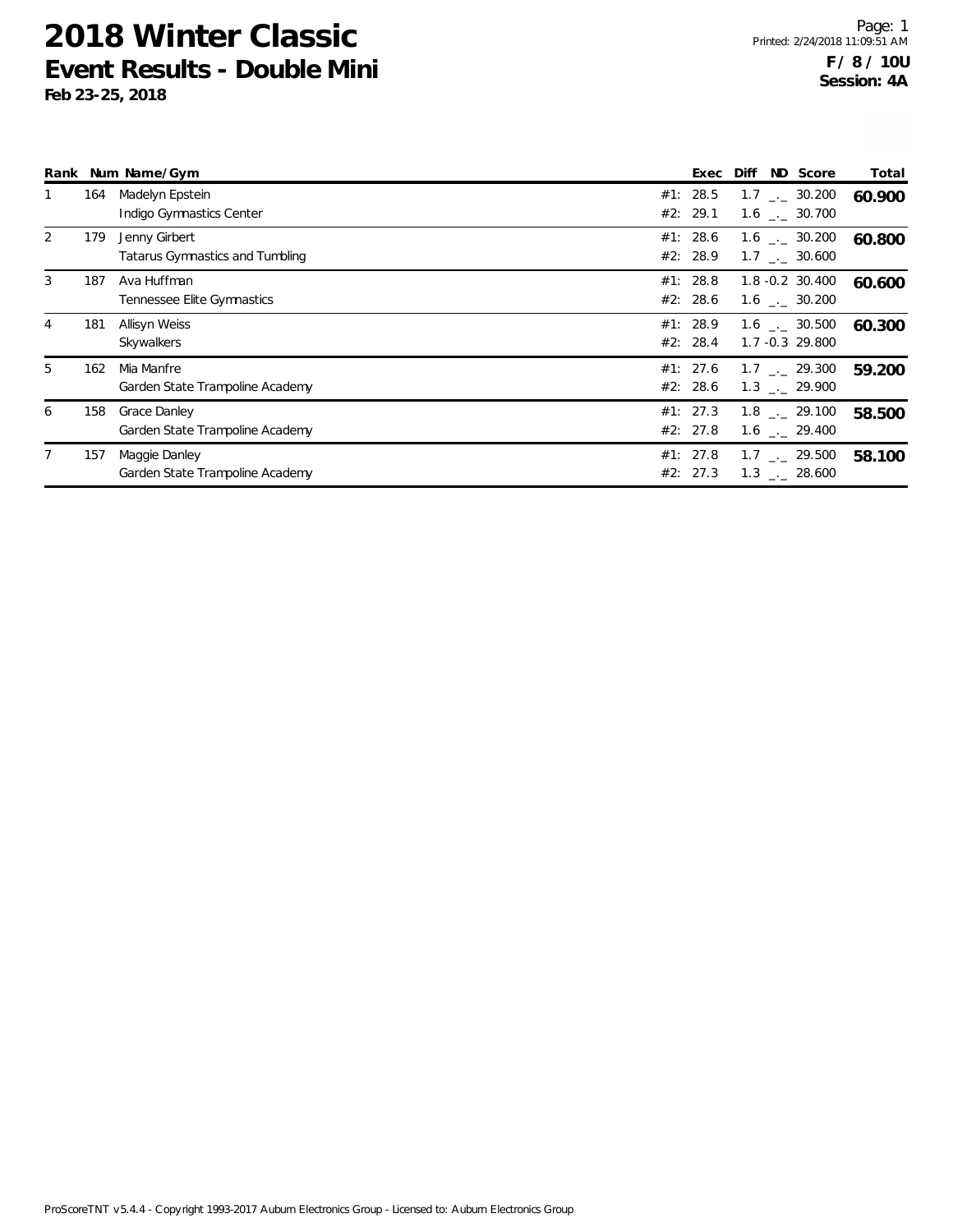|   |     | Rank Num Name/Gym                                         |                        | Exec Diff ND Score                            | Total  |
|---|-----|-----------------------------------------------------------|------------------------|-----------------------------------------------|--------|
|   | 228 | Gabriel Johnson<br>The Flip Shop                          | #1: 28.4<br>#2: 28.6   | $2.1$ $_{-}$ 30.500<br>$2.1$ $_{\sim}$ 30.700 | 61.200 |
| 2 | 262 | <b>Charles Medlock</b><br>Gleasons Gymnastics Maple Grove | #1: 29.2<br>#2: 28.6   | 1.6 -0.9 29.900<br>$1.8$ $_{\sim}$ 30.400     | 60.300 |
| 3 | 222 | Will Cockrill<br>Infinite Bounds                          | #1: 28.5<br>#2: 28.2   | $1.6$ _._ 30.100<br>$1.7$ $_{\sim}$ 29.900    | 60.000 |
| 4 | 330 | John McCullough<br>Tatarus Gymnastics and Tumbling        | #1: 28.4<br>#2: 27.8   | $1.6$ _._ 30.000<br>$1.7 - 0.3$ 29.200        | 59.200 |
| 5 | 324 | Lars Schaefer<br>Gleasons Gymnastics School               | #1: 28.0<br>#2: 28.0   | $1.6$ $_{\sim}$ 29.600<br>1.8 -0.9 28.900     | 58.500 |
| 6 | 318 | Dylan Stringer<br><b>Gymnast Factory</b>                  | 0.0<br>#1:<br>#2: 28.5 | $0.0$ _ 0.000<br>1.7 . 30.200                 | 30.200 |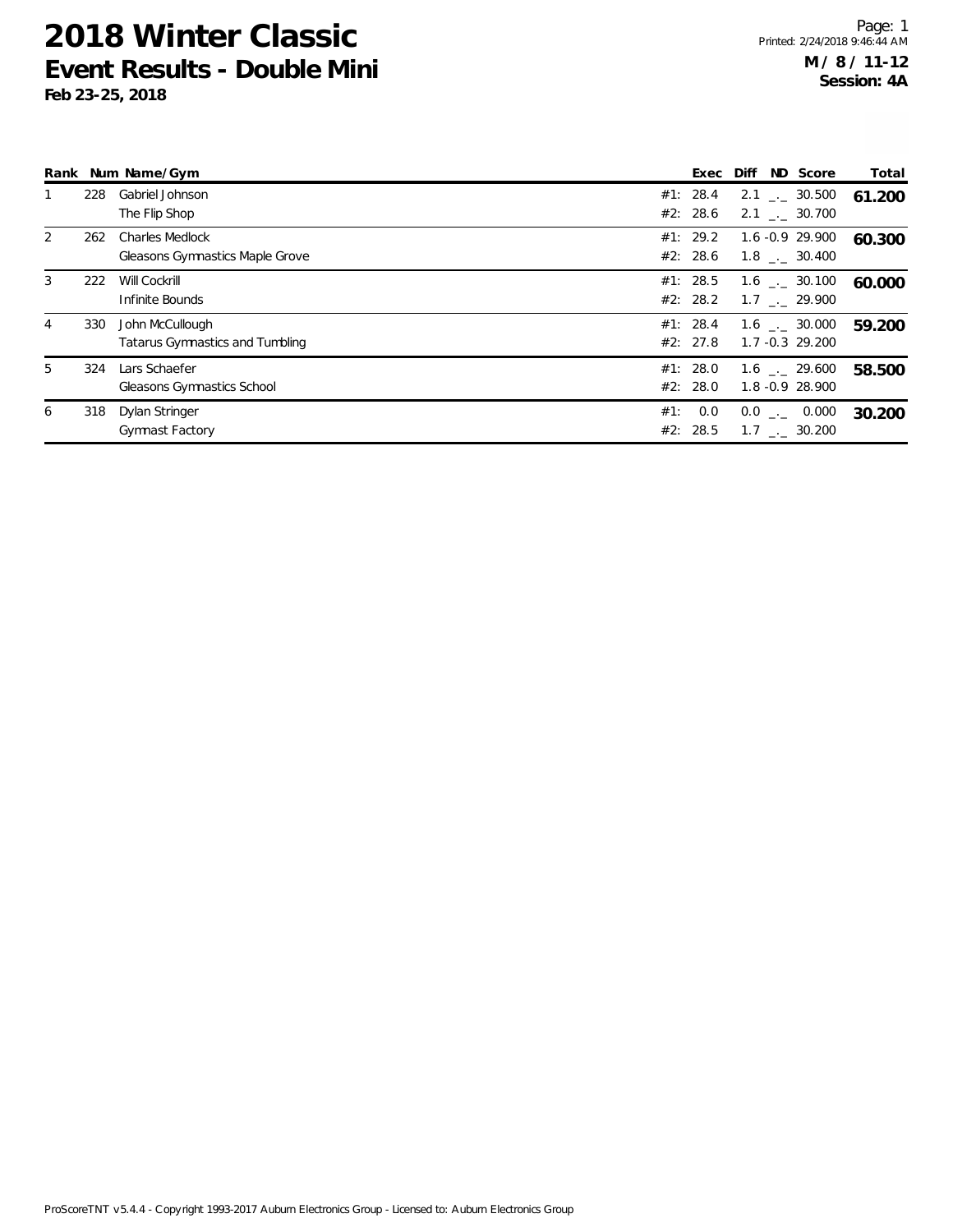|                |     | Rank Num Name/Gym                               |            | Exec                 |  | Diff ND Score                                        | Total  |
|----------------|-----|-------------------------------------------------|------------|----------------------|--|------------------------------------------------------|--------|
| 1              | 333 | Jacqueline Kent<br>Elite Sports Complex Inc.    | #2:        | #1: 28.7<br>29.3     |  | $2.2$ $_{-}$ 30.900<br>$2.1$ $_{-1}$ 31.400          | 62.300 |
| 2              | 276 | Mia Demouy<br>Eagle Gymnastics Academy          | #1:<br>#2: | 29.0<br>28.7         |  | $2.2$ $_{\leftarrow}$ 31.200<br>$1.8$ $_{-}$ 30.500  | 61.700 |
| 3              | 267 | Georgia Cappas<br>Midwest Training              |            | #1: 29.3<br>#2: 28.3 |  | $1.3 - 0.2$ 30.400<br>$1.8$ $_{\leftarrow}$ 30.100   | 60.500 |
| $\overline{4}$ | 263 | Logan Speight<br>Ultimate Air                   | #1:        | 28.2<br>#2: 28.8     |  | $1.7$ $_{-1}$ 29.900<br>$1.3$ $_{\leftarrow}$ 30.100 | 60.000 |
| 5T             | 252 | Morgan Estes<br><b>Top Star Training Center</b> |            | #1: 28.8<br>#2: 28.5 |  | $1.5$ $_{\leftarrow}$ 30.300<br>1.3 -0.3 29.500      | 59.800 |
| 6T             | 285 | Anna Twork<br>Troy Gymnastics                   |            | #1: 29.0<br>#2: 27.8 |  | 2.2 -0.9 30.300<br>$1.7$ $_{\leftarrow}$ 29.500      | 59.800 |
| $\overline{7}$ | 315 | Sierra Wilson<br>Eagle Gymnastics Academy       | #1:<br>#2: | 28.1<br>28.5         |  | $1.6$ - 29.700<br>$1.2$ $_{\leftarrow}$ 29.700       | 59.400 |
| 8              | 216 | Brooklyn Majka<br>Midwest Training              |            | #1: 29.0<br>#2: 27.4 |  | $1.3$ $_{\leftarrow}$ 30.300<br>$1.5$ $_{-1}$ 28.900 | 59.200 |
| 9              | 288 | Olivia Stecky<br>Indigo Gymnastics Center       | #1:<br>#2: | 28.0<br>28.3         |  | $1.7$ $_{\leftarrow}$ 29.700<br>1.3 -0.3 29.300      | 59.000 |
| 10             | 253 | Chloe Russell<br>Seattle Gymnastics-Ballard     | #1:        | 28.2<br>#2: 27.8     |  | 1.6 -0.9 28.900<br>$1.8$ $_{-1}$ 29.600              | 58.500 |
| 11             | 269 | Katherine Dedear<br>The Palaestra               | #2:        | #1: 28.3<br>28.3     |  | 1.4 -0.9 28.800<br>$1.3$ $_{\leftarrow}$ 29.600      | 58.400 |
| 12             | 329 | Jenna Mullins<br>Gymnastics Etc.                |            | #1: 27.6<br>#2: 28.0 |  | $1.2$ $_{\leftarrow}$ 28.800<br>1.3 -0.3 29.000      | 57.800 |
| 13             | 328 | Amanda Abraham<br>Mills Gymnastics USA          |            | #1: 28.1<br>#2: 27.4 |  | 1.7 -1.1 28.700<br>1.5 -0.3 28.600                   | 57.300 |
| 14             | 290 | Abigayle Pelton<br>Sonshine Gymnastics          | #1:        | 29.4<br>#2: 24.8     |  | $1.6$ __ 31.000<br>$1.2$ _ 26.000                    | 57.000 |
| 15             | 823 | Sage Goldman<br>World Champions Centre          |            | #1: 29.5<br>#2: 19.8 |  | $1.6$ _ $-31.100$<br>$0.6$ $_{\leftarrow}$ 20.400    | 51.500 |
| 16             | 297 | Cheyenne Seaux<br>Hangtime TNT                  | #1:        | 20.4<br>#2: 28.6     |  | $0.7$ $_{-}$ 21.100<br>$1.7$ $_{\leftarrow}$ 30.300  | 51.400 |
| 17             | 291 | Clara Carpenter<br>3T1                          | #1:        | 20.1<br>#2: 28.0     |  | $0.6$ - 20.700<br>$1.6$ $_{-}$ 29.600                | 50.300 |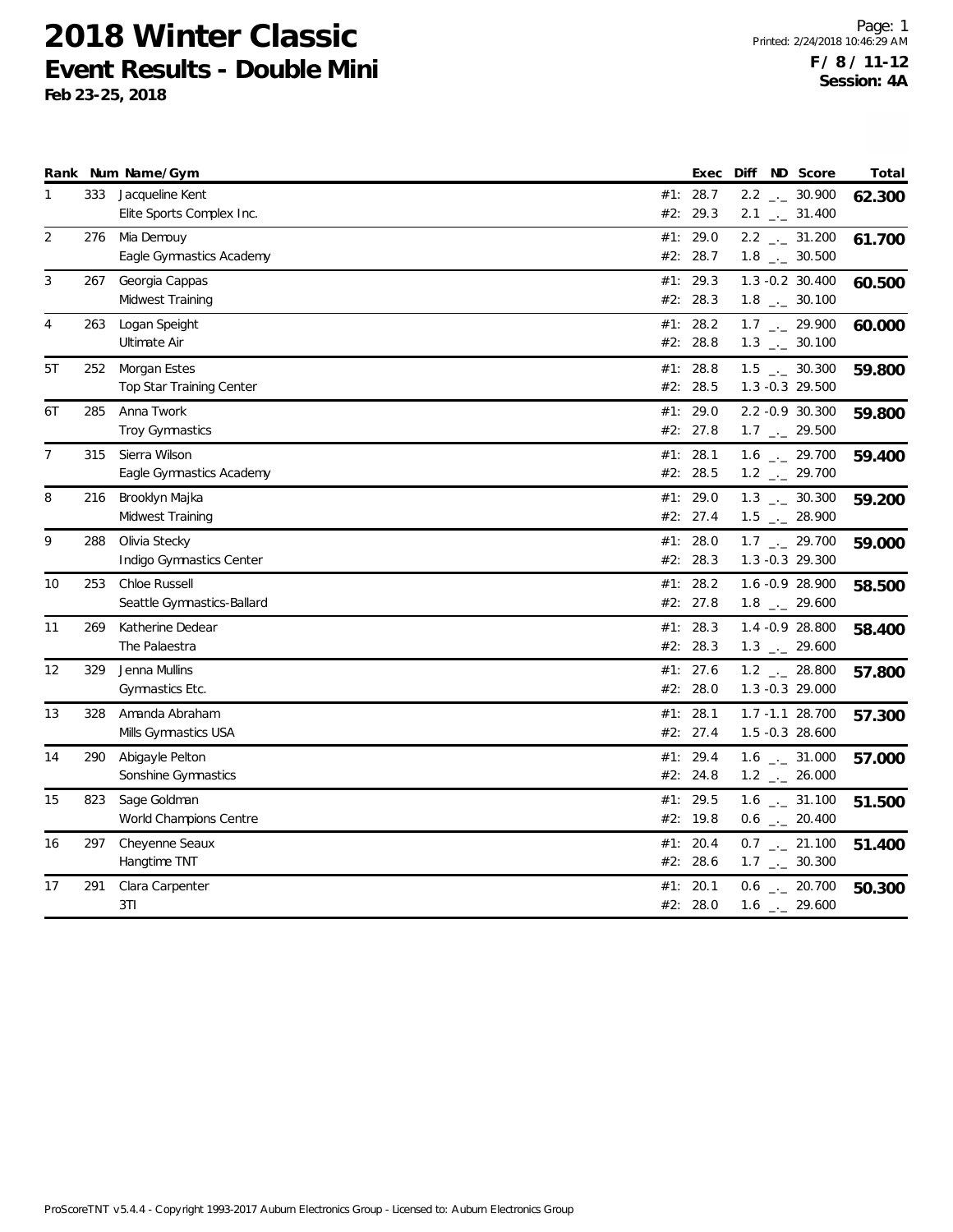|     |     | Rank Num Name/Gym                                   |     | Exec                   | Diff | ND Score                                                     | Total  |
|-----|-----|-----------------------------------------------------|-----|------------------------|------|--------------------------------------------------------------|--------|
| 1   | 490 | Gianna Bobrowski<br>Indigo Gymnastics Center        | #2: | #1: 28.6<br>28.9       |      | $1.8$ $_{-}$ 30.400<br>$1.6$ $_{\leftarrow}$ 30.500          | 60.900 |
| 2T  | 429 | Sadie Bridge<br>Eagle Gymnastics Academy            |     | #1: 28.2<br>#2: 28.8   |      | $1.6$ $_{\leftarrow}$ 29.800<br>$1.8$ __ 30.600              | 60.400 |
| 3T  | 441 | Elisha Puckett<br>Sonshine Gymnastics               |     | #1: 29.0<br>#2: 28.0   |      | $1.6$ $_{\leftarrow}$ 30.600<br>$1.8$ $_{-}$ 29.800          | 60.400 |
| 4   | 351 | Lauren Deighan<br>Troy Gymnastics                   |     | #1: 29.0<br>#2: 28.0   |      | $1.3$ $_{\leftarrow}$ 30.300<br>$1.7$ _. 29.700              | 60.000 |
| 5   | 412 | Sage Duggin<br>Sonshine Gymnastics                  |     | #1: 28.4<br>#2: 28.1   |      | $1.6$ $_{\leftarrow}$ 30.000<br>$1.8$ $_{\leftarrow}$ 29.900 | 59.900 |
| 6   | 389 | Rylie McCulloch<br>Gleasons Gymnastics Maple Grove  |     | #1: 28.4<br>#2: 28.0   |      | $1.6$ $_{\leftarrow}$ 30.000<br>$1.8$ $_{\leftarrow}$ 29.800 | 59.800 |
| 7   | 415 | Regan Stefanoni<br>Gleasons Gymnastics Maple Grove  |     | #1: 28.2<br>#2: 27.8   |      | $1.6$ $_{-}$ 29.800<br>$2.1$ $_{\leftarrow}$ 29.900          | 59.700 |
| 8   | 454 | Jule Doellman<br><b>MJM Studios</b>                 |     | #1: 27.7<br>#2: 28.3   |      | $1.6$ $_{-1}$ 29.300<br>$1.7$ $_{\leftarrow}$ 30.000         | 59.300 |
| 9   | 503 | Lily Nicolette<br>Top Star Training Center          |     | #1: 28.8<br>#2: 27.7   |      | $1.3$ $_{-1}$ 30.100<br>$1.4$ $_{-}$ 29.100                  | 59.200 |
| 10  | 390 | Emily Williamson<br>Tatarus Gymnastics and Tumbling |     | #1: 28.4<br>#2: 28.1   |      | $1.6$ $_{\leftarrow}$ 30.000<br>1.7 -0.9 28.900              | 58.900 |
| 11T | 497 | Amanda Long<br>Indigo Gymnastics Center             |     | #1: $27.8$<br>#2: 27.6 |      | $1.7$ $_{\leftarrow}$ 29.500<br>$1.5$ $_{\leftarrow}$ 29.100 | 58.600 |
| 12T | 483 | Alexandra Hoeler<br>Garden State Trampoline Academy | #1: | 27.3<br>#2: 27.4       |      | $2.2$ $-29.500$<br>$1.7$ $_{-}$ 29.100                       | 58.600 |
| 13  | 378 | Sophia Egert<br>Park Avenue Gymnastics              |     | #1: $27.8$<br>#2: 28.4 |      | 2.1 -1.5 28.400<br>$1.7$ $_{\leftarrow}$ 30.100              | 58.500 |
| 14  | 433 | Lindsay Lucas<br><b>Troy Gymnastics</b>             |     | #1: 27.7<br>#2: 27.6   |      | $1.6 - 0.3$ 29.000<br>$1.7$ $_{\leftarrow}$ 29.300           | 58.300 |
| 15  | 466 | Ellie Deighan<br>Troy Gymnastics                    |     | #1: 27.9<br>#2: 27.8   |      | 2.2 -0.9 29.200<br>1.8 - 0.9 28.700                          | 57.900 |
| 16  | 458 | Corinne Kear<br>Tatarus Gymnastics and Tumbling     |     | #1: 27.8<br>#2: 27.6   |      | $1.6 - 1.2$ 28.200<br>$1.4$ $_{\leftarrow}$ 29.000           | 57.200 |
| 17  | 500 | Ruth du Plessis<br>Indigo Gymnastics Center         |     | #1: 27.4<br>#2: 27.4   |      | $1.7$ $_{\leftarrow}$ 29.100<br>1.5 -0.9 28.000              | 57.100 |
| 18  | 442 | Ritsika Prakasam<br>Garden State Trampoline Academy |     | #1: 27.5<br>#2: 24.9   |      | $1.3$ $_{\leftarrow}$ 28.800<br>$1.7$ $_{\leftarrow}$ 26.600 | 55.400 |
| 19  | 470 | Sarah Weissman<br>Troy Gymnastics                   |     | #1: $27.8$<br>#2: 26.5 |      | $2.2$ _ $-2$ 30.000<br>1.1 -3.9 23.700                       | 53.700 |
| 20  | 383 | Allie Ayers<br>Flipspot Gymnastics and Cheer        |     | #1: $27.8$<br>#2: 19.9 |      | $1.6$ - 29.400<br>$0.5$ _ 20.400                             | 49.800 |
| 21  | 337 | Kadence Curry<br>Maximum Athletics                  |     | #1: $27.6$<br>#2: 20.1 |      | 1.6 -0.9 28.300<br>$0.5$ $_{\leftarrow}$ 20.600              | 48.900 |
| 22  | 495 | Ivy Allen<br>Let It Shine Gymnastics                | #2: | #1: $19.7$<br>0.0      |      | $0.7$ _ 20.400<br>$0.0$ _ 0.000                              | 20.400 |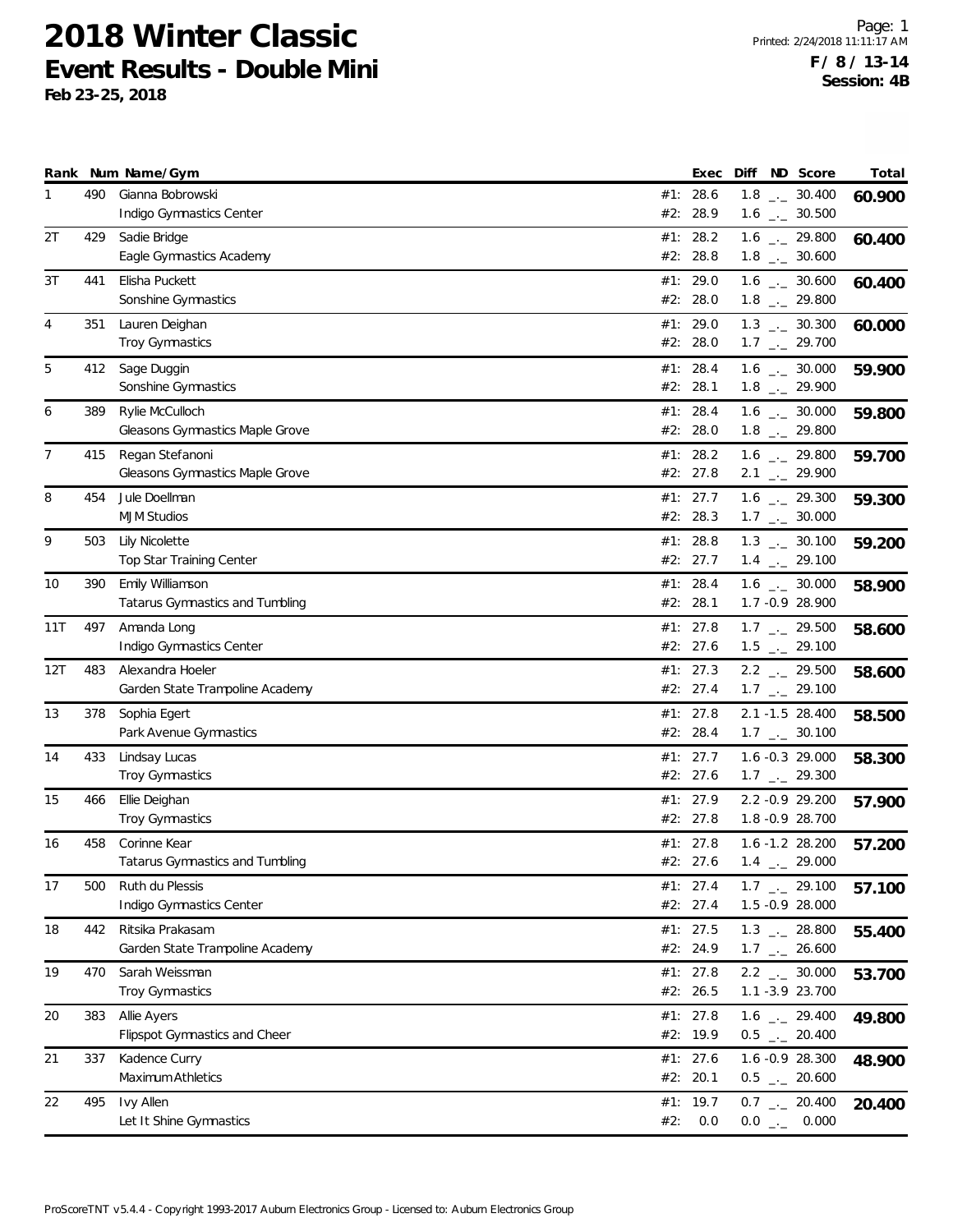|    |     | Rank Num Name/Gym                       |          |  | Exec Diff ND Score     | Total  |
|----|-----|-----------------------------------------|----------|--|------------------------|--------|
|    | 567 | Sebastian Lawrence                      | #1: 28.2 |  | $1.6$ _ $-$ 29.800     | 60.400 |
|    |     | St. Louis Elite Trampoline and Tumbling | #2: 29.0 |  | 1.6 . 30.600           |        |
| 2  | 602 | Parker Boyer                            | #1: 27.8 |  | $2.2$ $_{\sim}$ 30.000 | 60.300 |
|    |     | Troy Gymnastics                         | #2: 28.2 |  | $2.1$ $_{-1}$ 30.300   |        |
| 3  | 591 | Isaac Desmarais                         | #1: 28.5 |  | $1.8$ $_{\sim}$ 30.300 | 60.100 |
|    |     | DeVeau's School of Gymnastics           | #2: 28.2 |  | 1.6 . 29.800           |        |
| 4  |     | 514 Cyrus Hannallah                     | #1: 28.6 |  | 1.3 -0.9 29.000        | 59.400 |
|    |     | Integrity Athletics                     | #2: 28.6 |  | 1.8 . 30.400           |        |
| 5. | 535 | Cullen Howell                           | #1: 25.4 |  | $2.2$ $_{--}$ 27.600   | 56.800 |
|    |     | DeVeau's School of Gymnastics           | #2: 27.4 |  | 1.8 . 29.200           |        |